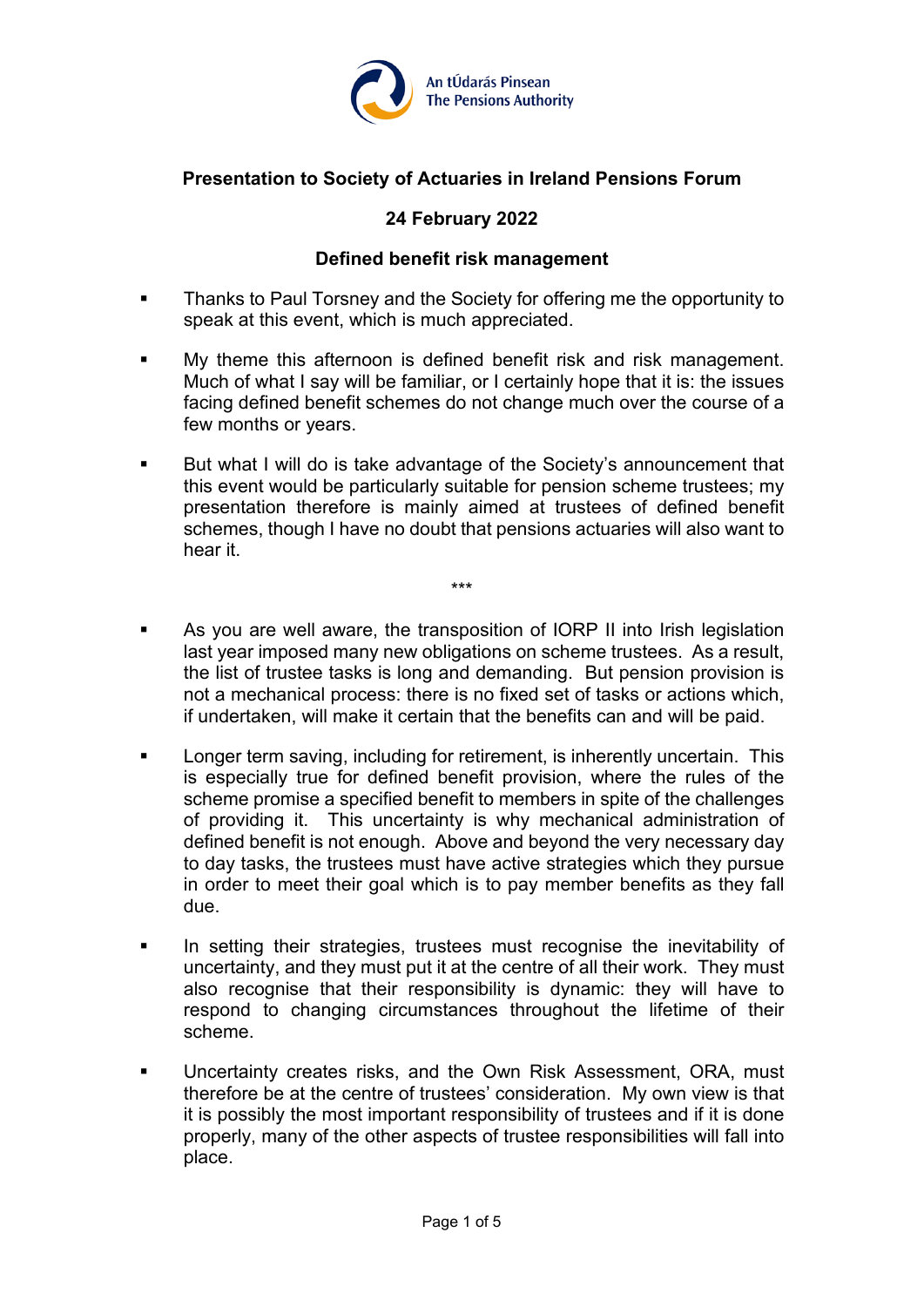

\*\*\*

- But to achieve its objectives, the ORA must be done properly. I think there are four ways in which an ORA can fall short:
	- (a) The ORA isn't comprehensive enough
	- (b) There isn't enough information to support it
	- (c) The trustees may not be objective enough
	- (d) The ORAs conclusions are not implemented

#### *Comprehensiveness*

- **When I talk about risks, I mean issues that may threaten the ability of the** scheme to pay benefits. The main threats can be categorised as operational, financial and employer related, though obviously there is going to be overlap between them.
- I want to talk about each of these matters, but what I do not want you to do is to copy down the list and replicate it for your own scheme. There may be particular issues with your own scheme that I do not mention. Of all tasks, the ORA must not be a form filling exercise, but a genuine openminded assessment.
- In the past, operational risk was not a topic that traditionally got a lot of attention from scheme trustees, though this is changing. Among the questions that trustees must ask themselves are:
	- □ How accurate is our member and financial data?
	- □ How robust is our administration? How good is the system?
	- □ How good are our defences against cyber-attack?
	- <sup>n</sup> How good are our financial controls?

These questions apply just as much to trustees who have outsourced their administration: in fact, they should have been asked when the outsourcing decision was made.

And it is not enough to come up with answers. We in the Pensions Authority will want to see the evidence on which those assessments were based.

 By financial risk I mean the external factors that are relevant to the scheme's financial health – the most significant are future investment returns, longevity and salary increases. There is a feedback loop: the trustees' assessment of the financial risks dictates their investment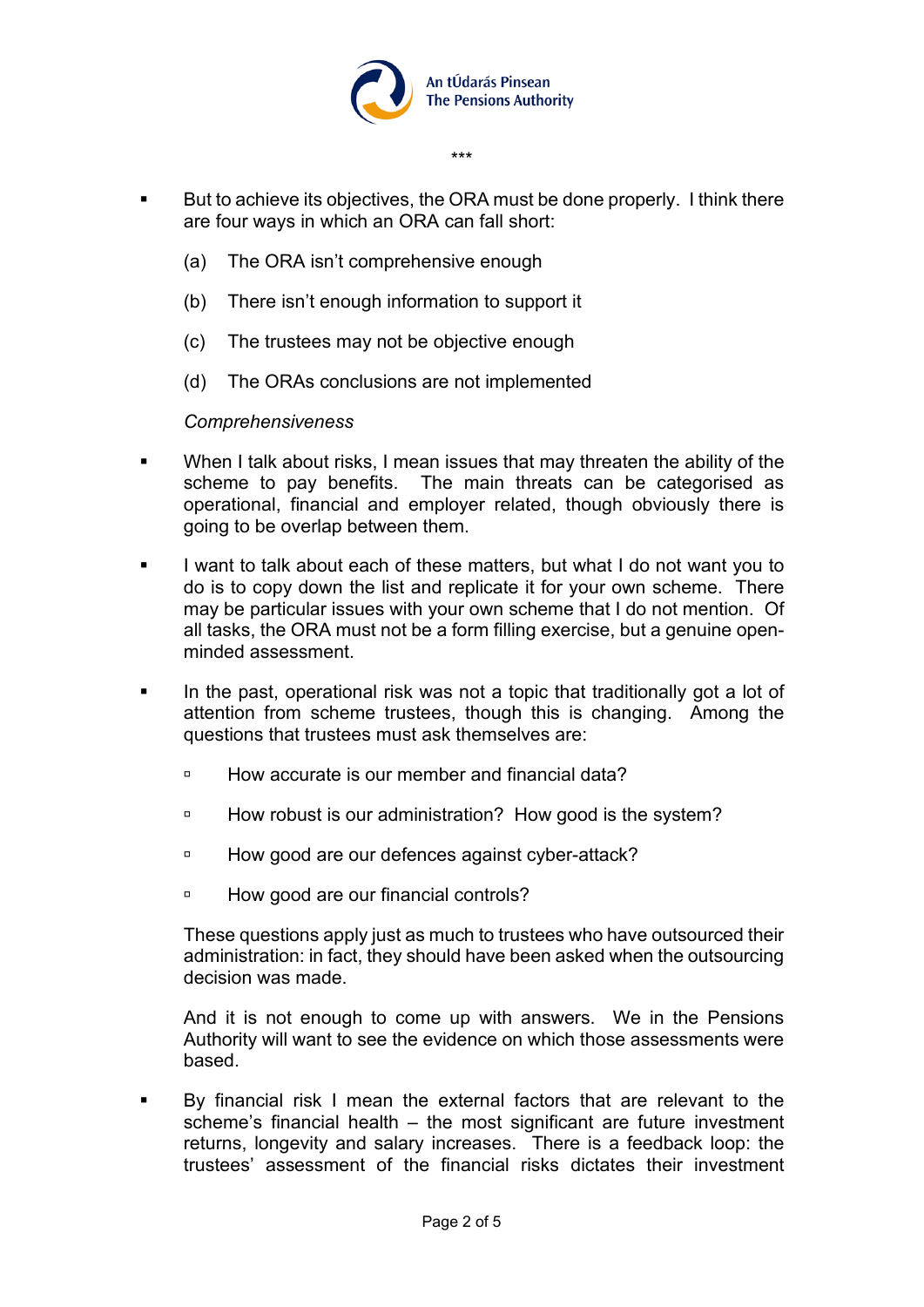

strategy and contribution rate, but these in turn affect the financial risk to the scheme.

Again, the question is whether the risk is acceptable, and whether the evidence on which that assessment is made is robust.

 By employer risk I mean the risk that the employer will not or cannot continue to support the scheme. It is worth considering as a standalone category because for most DB schemes it is the single biggest risk to the ability of the scheme to meet its obligations.

The risk, simply put, is that the trustees are overestimating the ability or willingness of the employer to support the scheme. I am not at all underestimating the difficulty of evaluating the employer support. It is unavoidably a matter of judgment both in terms of assessing the employer's capacity and the employer's willingness. The necessary conversation with the employer is a challenging one: it may be particularly difficult for employee trustees to state a view that the employer support cannot be relied on. And I do not want to impugn anyone's good faith but trustees who are also senior managers may well have an unavoidable conflict of interest which, at a minimum, may cloud their judgement.

#### *Information*

- As far as possible, the ORA must be supported by data, and as far as possible, that data should be quantitative.
- For operational risk, the internal audit function is both useful and important. Furthermore, for outsourced services, trustees should be regularly seeking information from the service providers about risks, and about the evidence for the answers that the service providers are giving.
- For financial risk, the trustees must ensure that, with their advisers, especially their actuaries, they have enough information to understand the solvency, risk, and sustainability of their scheme.

Given the fundamental uncertainty of defined benefit provision, there is no single number that can summarise the position of the scheme. We are long past the time when a funding standard and a long-term valuation were believed to be enough between them to manage the finances of a defined benefit scheme. Trustees must therefore ensure that they can see the range of possible outcomes and their effect on the scheme's finances. To be clear, I am not saying that this additional information will reduce the risk: it will contribute to a better understanding of that risk.

## *Objectivity*

**An ORA will fail if it is not objective. Trustees must beware of producing** an ORA that, even inadvertently, is geared to a preferred outcome or that justifies decisions that have already been taken. The risk Key Function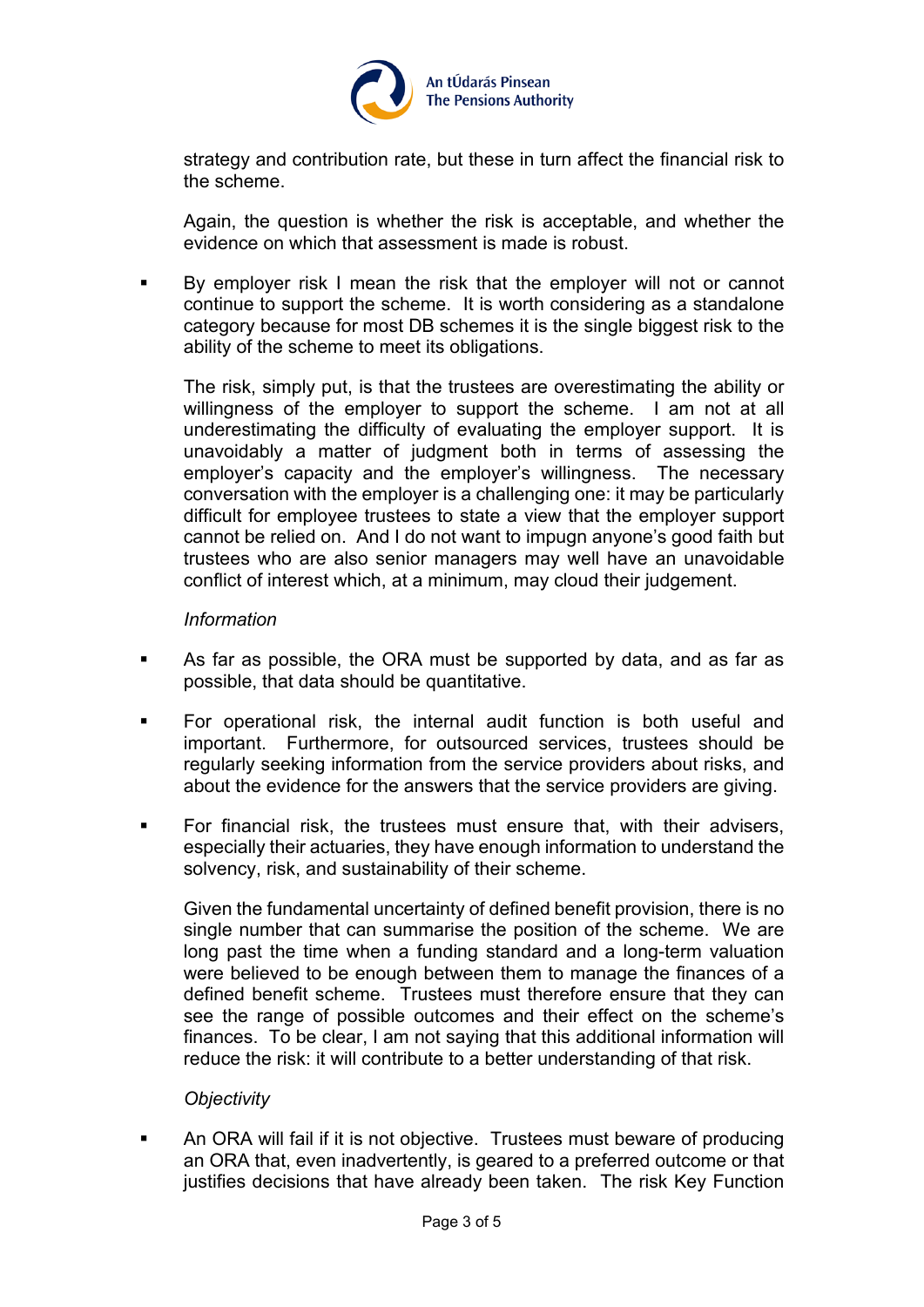

Holder will have a very important role in contributing to this objectivity, and trustees must be prepared to hear things that that they may not like.

- **Trustees must also examine the assumptions that underlie their own** thinking. Defined benefit schemes have changed a lot over the last 20-30 years.
	- The membership of the typical scheme has changed  $-$  the average pension scheme's liabilities are now almost two thirds comprised of retired members;
	- the average time in retirement has increased considerably;
	- the investment markets equities and bonds have changed almost unrecognisably

What was once a not too expensive entity with very long term very uncertain liabilities matched by (what were thought to be) reliably high yielding investments is now a very expensive entity with quite predictable short to medium term liabilities matched by low-yielding volatile investments. Trustees must satisfy themselves that their understanding of their scheme and their approach to managing it has similarly changed.

#### *Implementation*

 But an ORA is not just a process of identifying risks; it is just as much about deciding how to control them and to respond to them. Trustees have a legal obligation to take account of the results of their risk assessment in making strategic decisions.

\*\*\*

 Before I finish, I want to make some additional points about financial risk. For these financial risks, the task for trustees is to

- (a) identify and quantify the risks
- (b) reduce that risk to an acceptable level
- (c) decide how the remaining risk will be managed in other words, who will carry any losses that might arise.
- Financial risk is not a theoretical actuarial measure: it is addressing the question of how likely is the scheme to suffer losses and what happens if it does. In a defined benefit scheme, there are only three things you can do with financial losses:
	- 1. If the scheme has built up a surplus, this is available to absorb the losses.